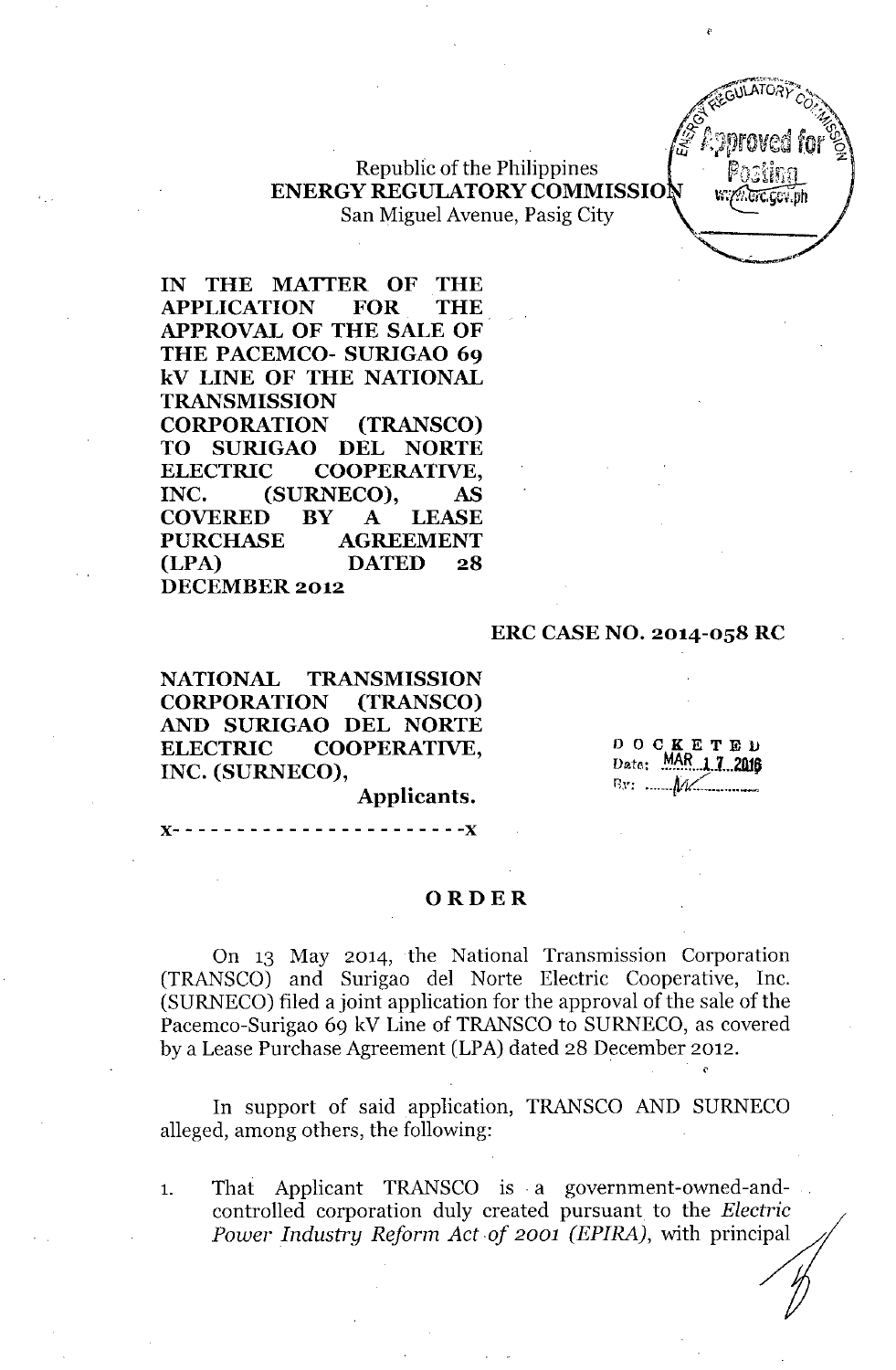office address at the TRANSCO Main Bldg., Quezon Avenue corner BIR Road, Diliman, Quezon City, Philippines. It may be served notices and summons through its undersigned counsel;

- 2. Applicant SURNECO is an electric distribution utility (DU) duly organized and existing under the laws of the Republic of the Philippines, With principal office address at 1308 Corner Narciso and Espina Streets, Surigao City, Caraga Region, Philippines. It may be served notices and summons through its legal counsel;
- 3. By virtue of Section 8 of the EPlRA, TRANSCO assumed the electrical transmission functions of the National Power Corporation (NPC) and its authority and responsibility for the planning, construction, and centralized operation and maintenance of the high voltage transmission facilities, including grid interconnections and ancillary services. The EPlRA also mandates the segregation of the transmission and sub-transmission functions and assets for transparency and disposal;
- 4. Pursuant thereto, the Commission promulgated on 17October 2003 the *Guidelines to the Sale and Transfer of the TRANSCO's Sub-transmission Assets (STAs) and the Franchising of Qualified Consortiums (ERC Guidelines),* as amended by TRANSCO Board Resolution No. 03, Series of 2005, dated 17March 2005, which sets forth, among others, the standards to distinguish TRANSCO' s transmission assets from its sub-transmission assets (STAs) and establish the approval process prior to the final sale and transfer of STAs to DUs;
- 5. Consistent with the ERC Guidelines, TRANSCO issued Board Resolution No. TC-2003-067, dated 28 November 2003 [Annex "B"], and adopted its own *Guidelines* on *the Sale of Subtransmission Assets (TRANSCO Guidelines)* [Annex "A"], as amended by TRANSCO Board Resolution No. TC-2004- oog dated 16 March 2004 [Annex "C"];
- 6. On 16 July 2011, the ERC issued Resolution No. 15, Series of 2011, entitled *A Resolution Adopting the Amended Rules for the Approval of the Sale and Transfer of TRANSCO's Subtransmission Assets and the Acquisition by Qualified Consortiums,* the relevant provisions of which read:

Article V, Section 6. TRANSCO/NGCP's Uncollected Deferred Connection Charges and Residual Subtransmission Charge ~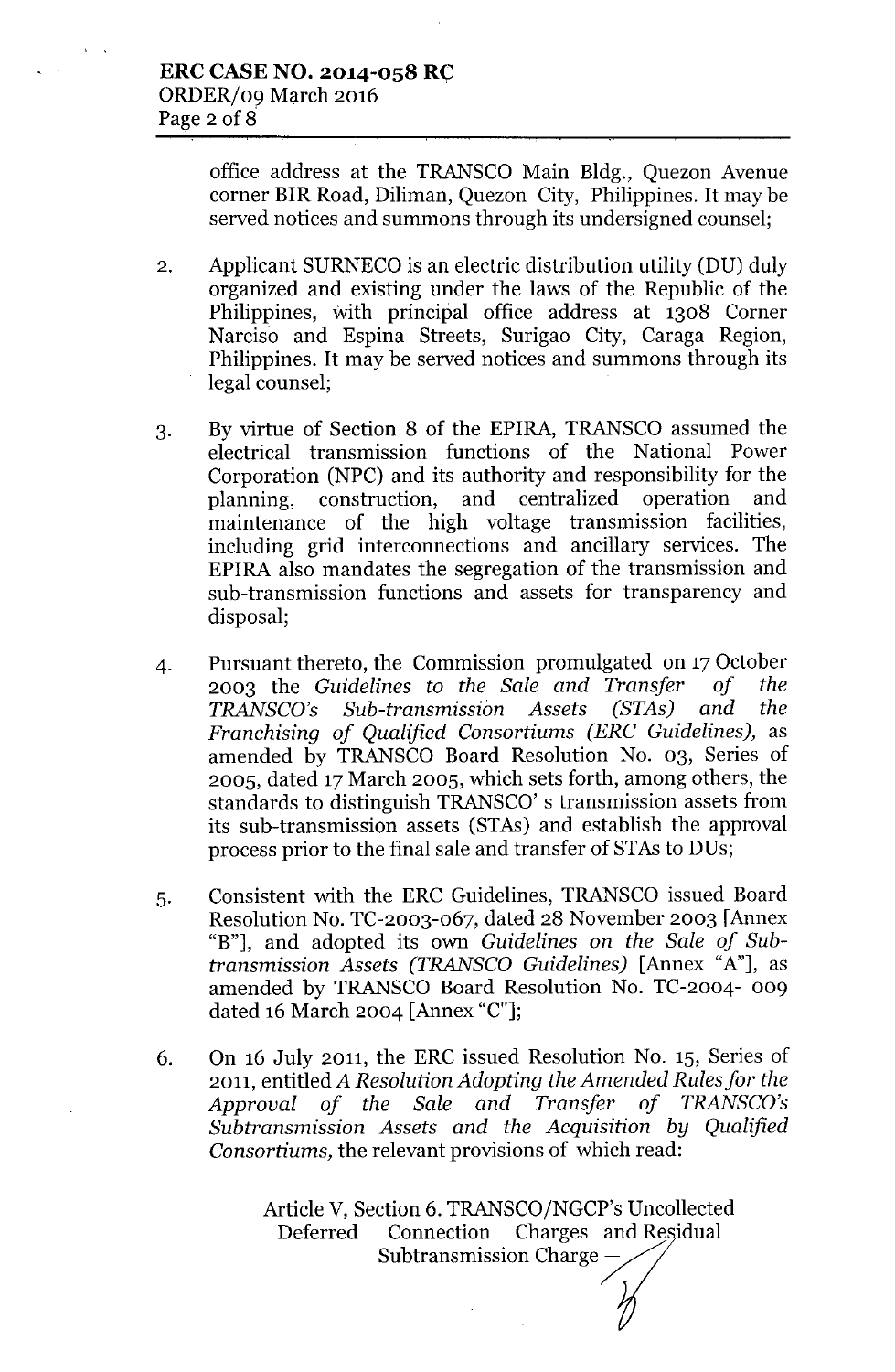For acquiring electric cooperatives (ECs), any uncollected TRANSCO/NGCP's connection and residual charges resulting from the deferred charges as approved by the ERC shall be capitalized or included in the acquisition cost of the subject assets. The amount shall be based on previous year's charges. For sale of subtransmission assets prior to this amendment, wherein the deferred charges were not yet capitalized, TRANSCO may continue to bill and collect the connection and residual charges resulting from the deferred charges as approved by the ERC. (Emphasis ours.)

- 7. After a thorough evaluation and on the basis of the aforesaid ERC Guidelines, TRANSCO has determined that the PACEMCO-SURIGAO 69 kV LINE is a sub-transmission asset. Attached to the Application are the Report stating that the Asset for Sale is a Sub-transmission Asset, the List of STA/s for Sale, and the Single Line Diagram, respectively marked as Annexes "D", "E", and "F":
- 8. TRANSCO has likewise established that SURNECO meets the technical and financial criteria to purchase, operate, maintain, upgrade, and expand the PACEMCO-SURIGAO kV LINE, located within the latter's franchise area. Copies of the Technical Qualification Evaluation, Financial Qualification Evaluation, Franchise Description, and Audited Financial Statements of SURNECO as of 31 December 2010 and 31 December 2011 are attached as Annexes "G", "H", "I", and "J", respectively.
- 9. On 13 December 2012, the SURNECO Board of Directors issued Board Resolution No. 169, Series of 2012 [Annex "K"], which authorized General Manager Danny Z. Escalante and Board President Rolando C. Madelo to execute a Lease Purchase Agreement with TRANSCO for the acquisition of the subject asset;
- 10. On 28 December 2012, TRANSCO and SURNECO concluded a Lease Purchase Agreement [Annex "L"] covering the subject STA amounting to Nine Million Twenty-Six Thousand Six Hundred Eighty-Three and 59/100, Philippine currency (PhP 9,026,683.59) plus 12% VAT net of adjustments and deductions, which SURNECO shall pay in two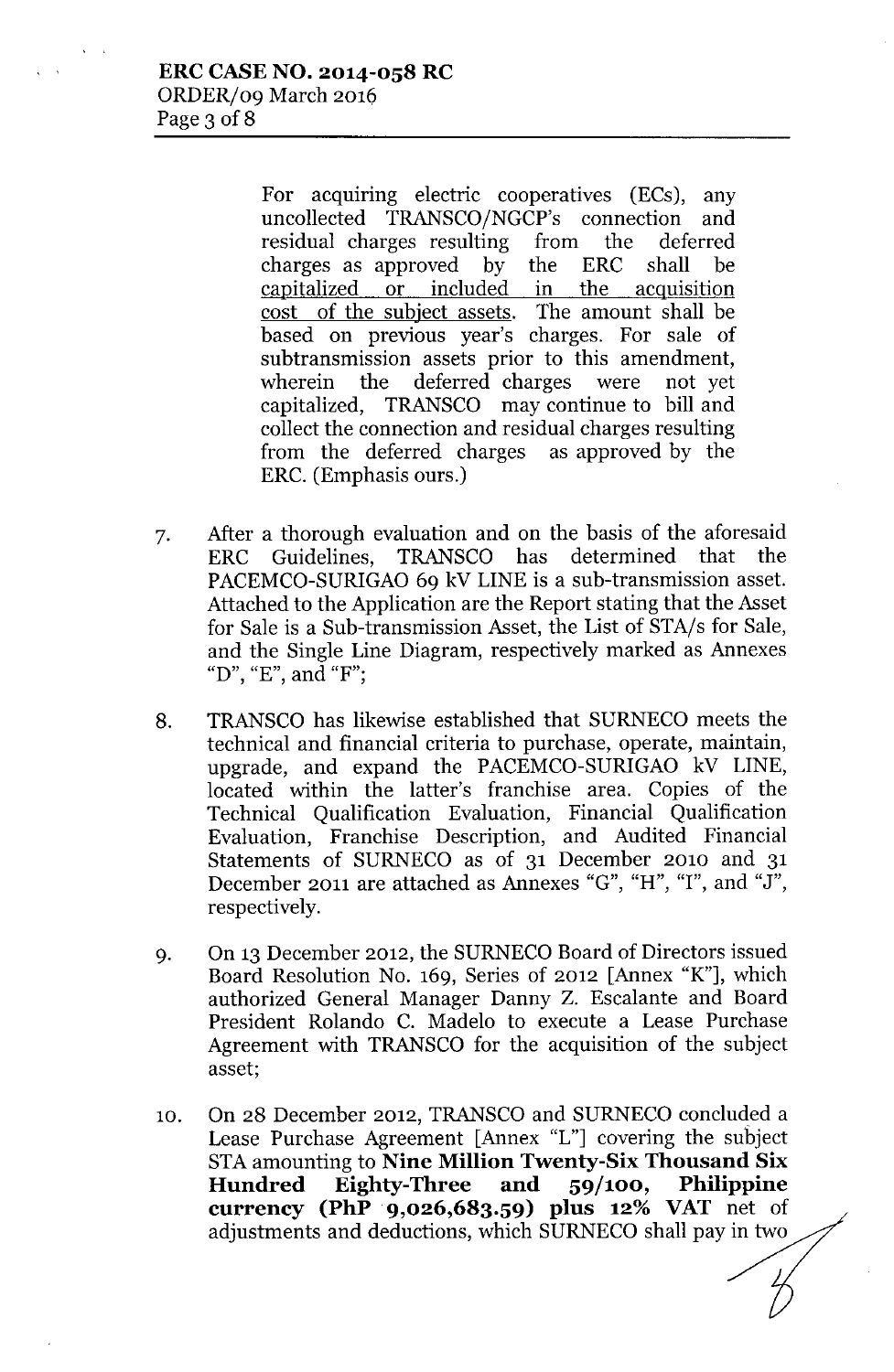hundred forty (240) equal monthly installments, as per attached Schedule of Payments [Annex "M"];

- 11. Said purchase price is fair and reasonable as it represents the disposal value of the subject STAs based on potential revenue. A copy of the Asset Valuation Computation is attached as Annex  $\sqrt{\ }N^{\prime \prime }$ ;
- 12. It bears stressing that SURNECO is the only qualified DU that is connected to the subject asset per Certification dated 18 March 2013 [Annex "0"];
- 13. TRANSCO and SURNECO also submitted a Draft Deed of Absolute Sale [Annex "P"] to establish that the terms thereof are reasonable, fair, and beneficial to the consumers;
- 14. The proposed sale is compliant with the EPIRA and its IRR, ERC's and TRANSCO's Guidelines on the Sale of Sub*transmission Assets,* as well as relevant ERC Orders, Resolutions, and Issuances;
- 15. The approval by the Commission of the Joint Application shall pave the way towards the attainment of reformation in the electricity industry pursuant to the mandates of the EPIRA and promote competitive pricing which would be beneficial to the consuming public; and
- 16. The parties pray that the Commission will approve the sale of the PACEMCO-SURIGAO 69 kV LINE of TRANSCO to SURNECO under the terms set forth in their LPA dated 28 December 2012.

Finding the said application to be sufficient in form and in substance with the required fees having been paid, the same is hereby set for determination of compliance with the jurisdictional requirements, expository presentation, pre-trial conference, and presentation of evidence on 12 April 2016 (Tuesday) at nine o'clock in the morning (9:00 A.M.) at the SURNECO Main Office, 1308 Corner Narciso and Espina Streets, Surigao City, CARAGA Region, Philippines.

TRANSCO and SURNECO are hereby directed to cause the publication of the attached Notice of Public Hearing in two (2) newspapers of general circulation in the Philippines at its own expense, twice (2X) for two (2) successive weeks, with the dates of publication being not less than seven (7) days apart and the date of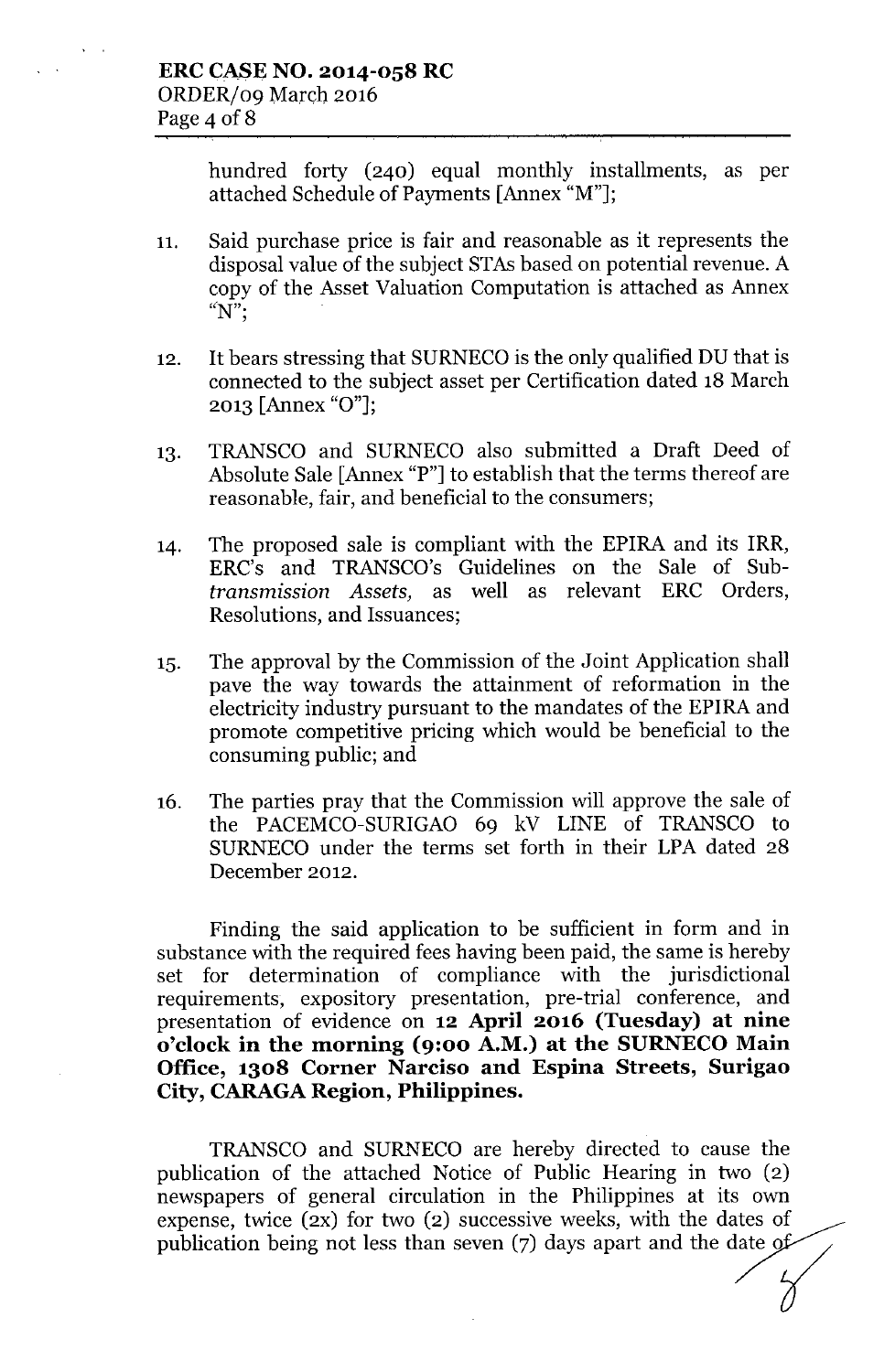the last publication made not later than ten (10) days before the date of the scheduled initial hearing. It is also directed to inform the customers within SURNECO's franchise area, by any other means available and appropriate, of the filing of the instant application, its reasons therefor, and of the scheduled hearing thereon.

Let copies of the application, this Order, and the attached Notice of Public Hearing be furnished the Office of the Solicitor General (OSG), the Commission on Audit (COA), and the Committees on Energy of both Houses of Congress. They are hereby requested, if they so desire, to send their duly authorized representatives at the scheduled hearing.

Likewise, let copies of this Order and the attached Notice of Public Hearing be furnished the Offices of the Governor of Surigao del Norte and Mayors of Quezon City and the Cities and Municipalities within the franchise area of SURNECO for the appropriate posting thereof on their respective bulletin boards.

TRANSCO and SURNECO are hereby directed to furnish all those making requests therefor with copies of the application and its attachments, subject to reimbursement of reasonable photocopying costs.

On the date of the initial hearing and pre-trial conference, TRANSCO and SURNECO must submit to the Commission their written Compliance with the jurisdictional requirements attaching therewith, methodically arranged and duly marked, the evidence of the actual posting and publication of the Notice of Public Hearing consisting of certifications issued to that effect, signed by the aforementioned Governors and Mayors or their duly authorized representatives, bearing the seals of their offices, and the affidavits of the Editors or Business Managers of the newspapers where said Notice of Public Hearing were published together with the complete issues of the said newspapers, and such other proofs of compliance with the requirements of the Commission.

TRANSCO and SURNECO, and all interested parties are directed to submit, at least five (5) days before the date of initial hearing and pre-trial conference, their respective Pre-Trial Briefs containing, among others:

A summary of admitted facts and proposed stipulation of (a)facts;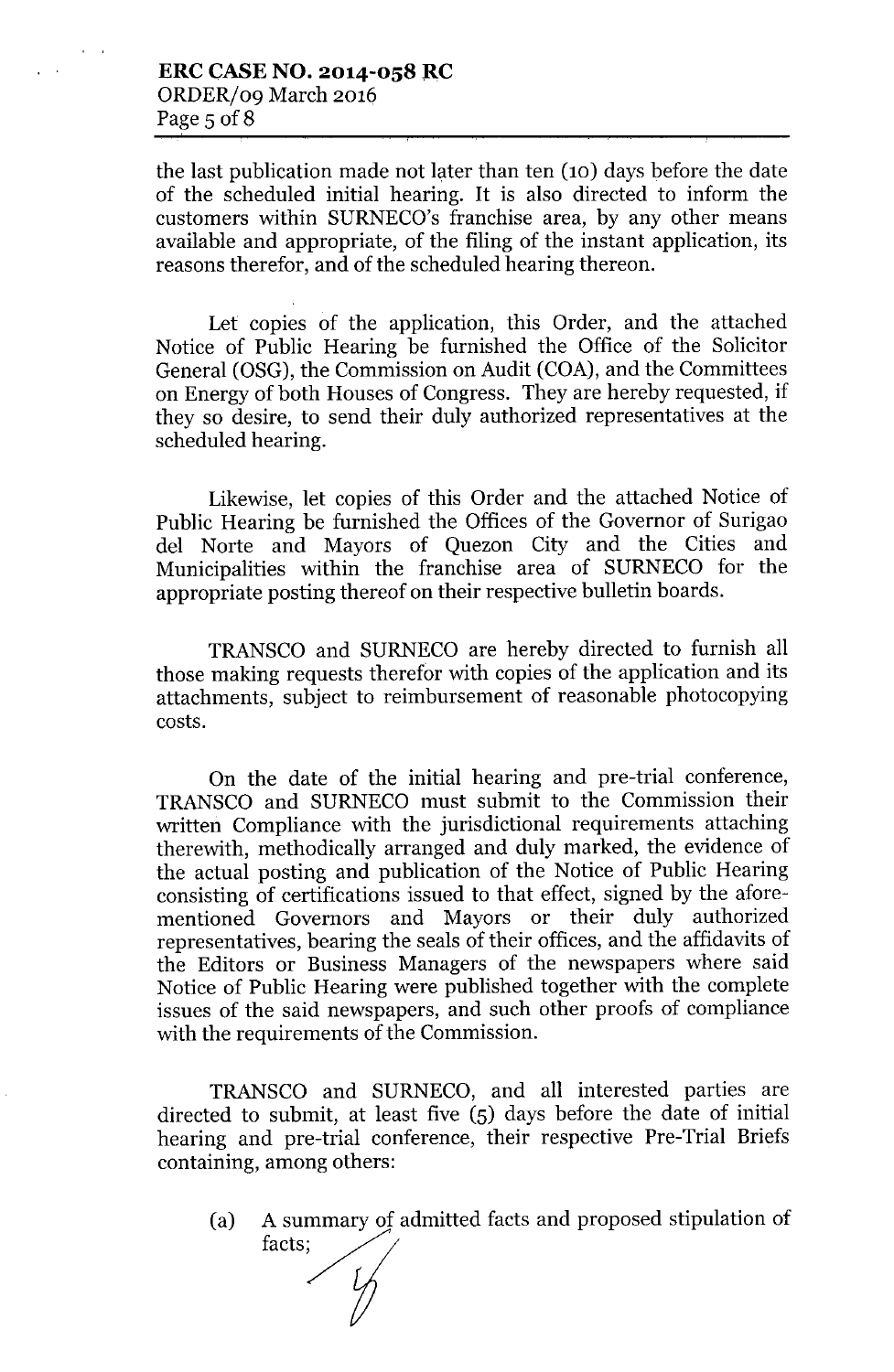- (b) The issues to be tried or resolved;
- (c) The documents or exhibits to be presented, stating the purposes thereof, and proposed markings therefor; and
- (d) The number and names of the witnesses, with their written testimonies in an individual affidavit form, to be attached to the Pre-Trial Brief.

Failure of TRANSCO and SURNECO to submit the required Pre-Trial Brief and Judicial Affidavits of their witnesses within the prescribed period shall be a ground for cancellation of the scheduled hearing, and the resetting of which shall be six (6) months from said date of cancellation.

As part of the pre-trial conference, TRANSCO and SURNECO must also be prepared to make an expository presentation of their application, aided by whatever communication medium that they may deem appropriate for the purpose, in order to put in plain words and explain, for the benefit of the consumers and other concerned parties, what the application is all about and the reasons and justifications being cited in support thereof.

## SO ORDERED.

Pasig City, 09 March 2016.

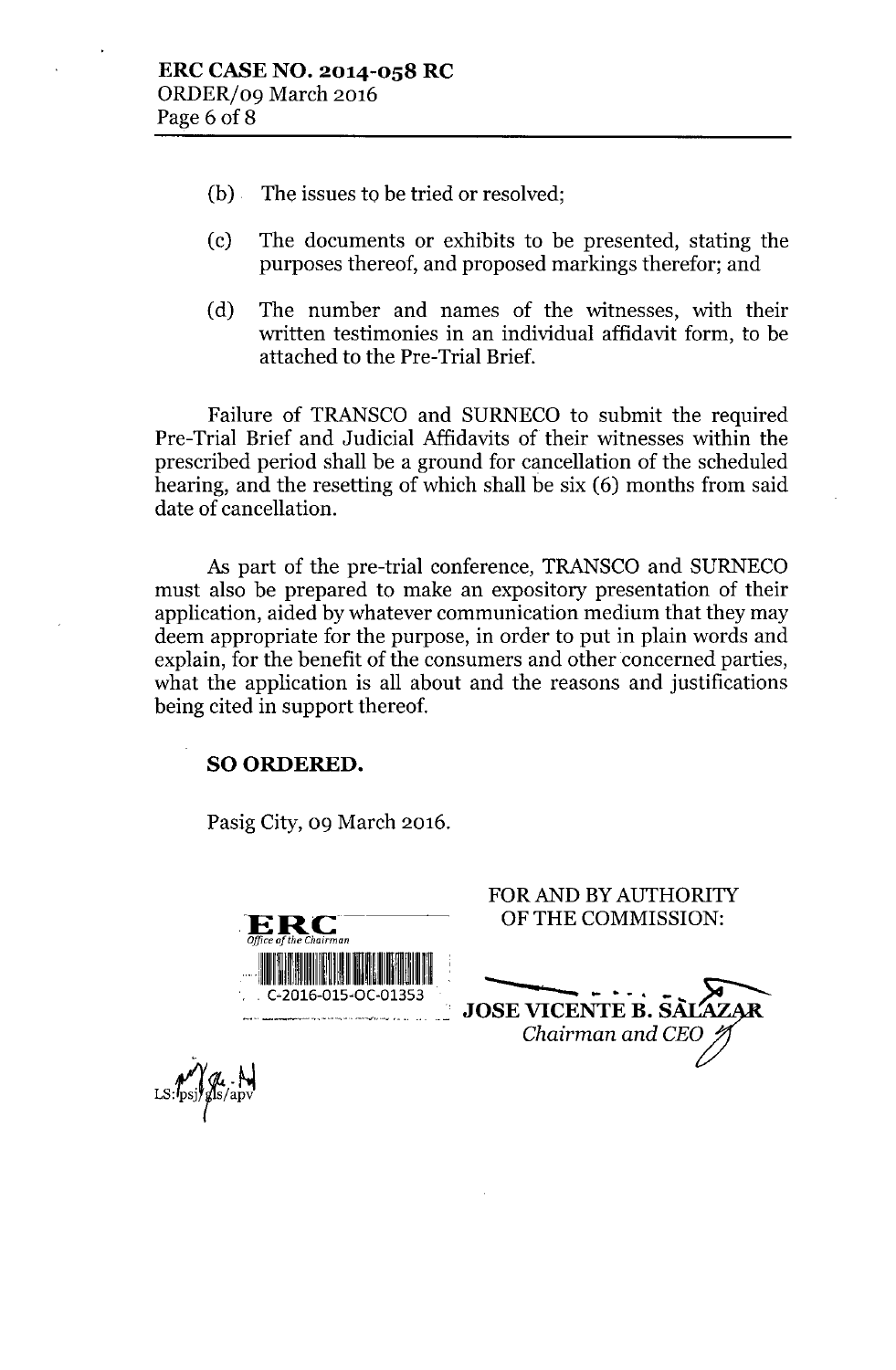Copy furnished:

- 1. National Transmission Corporation (TRANSCO) Attention: Atty. Noel Z. de Leon, Atty. Leon T. Tapel, Jr., and Atty. Gina Lourdes D. Valeros *Counselfor Applicant TRANSCO* National Transmission Corporation TRANSCO Main Building, Quezon Avenue corner BIR Road, Diliman, Quezon City
- 2. Atty. Ditas A. Lerios Amboy Atty. Precious Ellen L. Pingol Atty. Marvey Jay A. Gonzales *Counselfor Co-Applicant SURNECO* Lerios - Amboy Pingol & Gonzales Law Office Units 1609-1610, Tycoon Centre, Pearl Drive, Ortigas Center, Pasig City 1605
- 3. Surigao del Norte Electric Cooperative, Inc. (SURNECO) 1308 Corner Narciso and Espina Streets, Surigao City, Caraga Region, Philippines.
- 4. Office of the Solicitor General 134 Amorsolo Street, Legaspi Village Makati City, Metro Manila
- 5. Commission on Audit Commonwealth Avenue Quezon City, Metro Manila
- 6. Senate Committee on Energy GSlS Building, Roxas Boulevard Pasay City, Metro Manila
- 7. House Committee on Energy Batasan Hills Quezon City, Metro Manila
- 8. Office of the Provincial Governor Province of Surigao del Norte
- 9. Office of the City Mayor Surigao City, Surigao del Norte
- 10. Office of the Municipal Mayor Alegria, Surigao del Norte
- 11. Office of the Municipal Mayor Bacuag, Surigao del Norte
- 12. Office of the Municipal Mayor Claver, Surigao del Norte
- 13.Office of the Municipal Mayor Gigaquit, Surigao del Norte